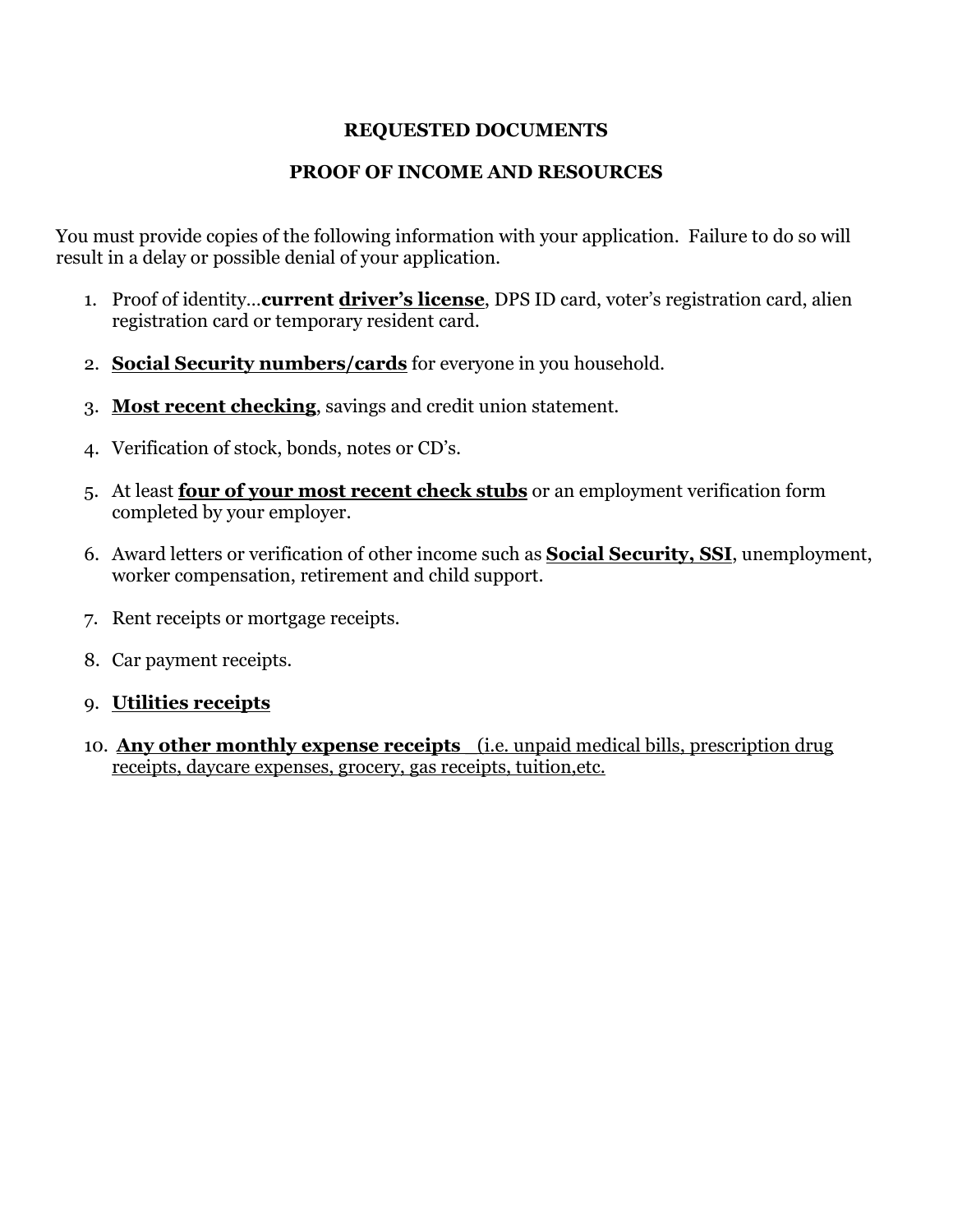

# **HEALTH SYSTEM** Application for Hospital Charity Assistance

## PLEASE PRINT CLEARLY

| Applicant's Name (Last, First, Middle)                                                        | Home Phone Number<br><b>Cell Phone Number</b> |  |                                |  |  |  |  |  |
|-----------------------------------------------------------------------------------------------|-----------------------------------------------|--|--------------------------------|--|--|--|--|--|
| Mailing Address (Street, P.O. Box, or RFD)                                                    | City<br>State<br>Zip                          |  |                                |  |  |  |  |  |
| Home Address (if different from Mailing Address)                                              |                                               |  |                                |  |  |  |  |  |
| Check the kind(s) of Medical Assistance that you need:<br>County Indigent Health Care (CIHCP) | Maternal and Infant Health Care (MIHIA)       |  | <b>Primary Health Care</b>     |  |  |  |  |  |
| I need medical care and cannot pay for it.                                                    |                                               |  |                                |  |  |  |  |  |
| I have medical bills that I cannot pay.                                                       |                                               |  |                                |  |  |  |  |  |
| I am pregnant and have been referred.                                                         |                                               |  |                                |  |  |  |  |  |
| Who referred you?                                                                             |                                               |  |                                |  |  |  |  |  |
| <b>Public Health Clinic</b><br>Doctor                                                         | <b>Community Health Center</b>                |  | <b>Certified Nurse Midwife</b> |  |  |  |  |  |
| Social Worker<br>Facility (hospital)                                                          | Other (specify):                              |  | Lay Midwife                    |  |  |  |  |  |

ANSWER EVERY QUESTION. Write "NA" if the question does not apply. This application should be completed by or for the applicant. 1. Fill in all blanks for everyone who lives with you, whether you consider them household members or not.

|      | <b>NAME</b> |        | <b>WHAT</b><br>KIN TO |     | DATE OF BIRTH |     | RACE*<br><b>SEX</b> |  | IN<br><b>MARRIED</b><br><b>SCHOOL</b> |    | <b>SOCIAL</b> |    |            |
|------|-------------|--------|-----------------------|-----|---------------|-----|---------------------|--|---------------------------------------|----|---------------|----|------------|
| Last | First       | Middle | YOU                   | Mo. | Day           | Yr. |                     |  | Yes                                   | No | Yes           | No | SECURITY # |
| (a)  |             |        | <b>SELF</b>           |     |               |     |                     |  |                                       |    |               |    |            |
| (b)  |             |        |                       |     |               |     |                     |  |                                       |    |               |    |            |
| (c)  |             |        |                       |     |               |     |                     |  |                                       |    |               |    |            |
| (d)  |             |        |                       |     |               |     |                     |  |                                       |    |               |    |            |
| (e)  |             |        |                       |     |               |     |                     |  |                                       |    |               |    |            |
| (f)  |             |        |                       |     |               |     |                     |  |                                       |    |               |    |            |
| (g)  |             |        |                       |     |               |     |                     |  |                                       |    |               |    |            |
| (h)  |             |        |                       |     |               |     |                     |  |                                       |    |               |    |            |
| (i)  |             |        |                       |     |               |     |                     |  |                                       |    |               |    |            |

\* Information on race is voluntary and is requested to ensure that benefits are provided without regard to race, color, or national origin. It will not affect your eligibility or benefit level.

2. Give your household's county and state of residence (where you make your home)……………………… County State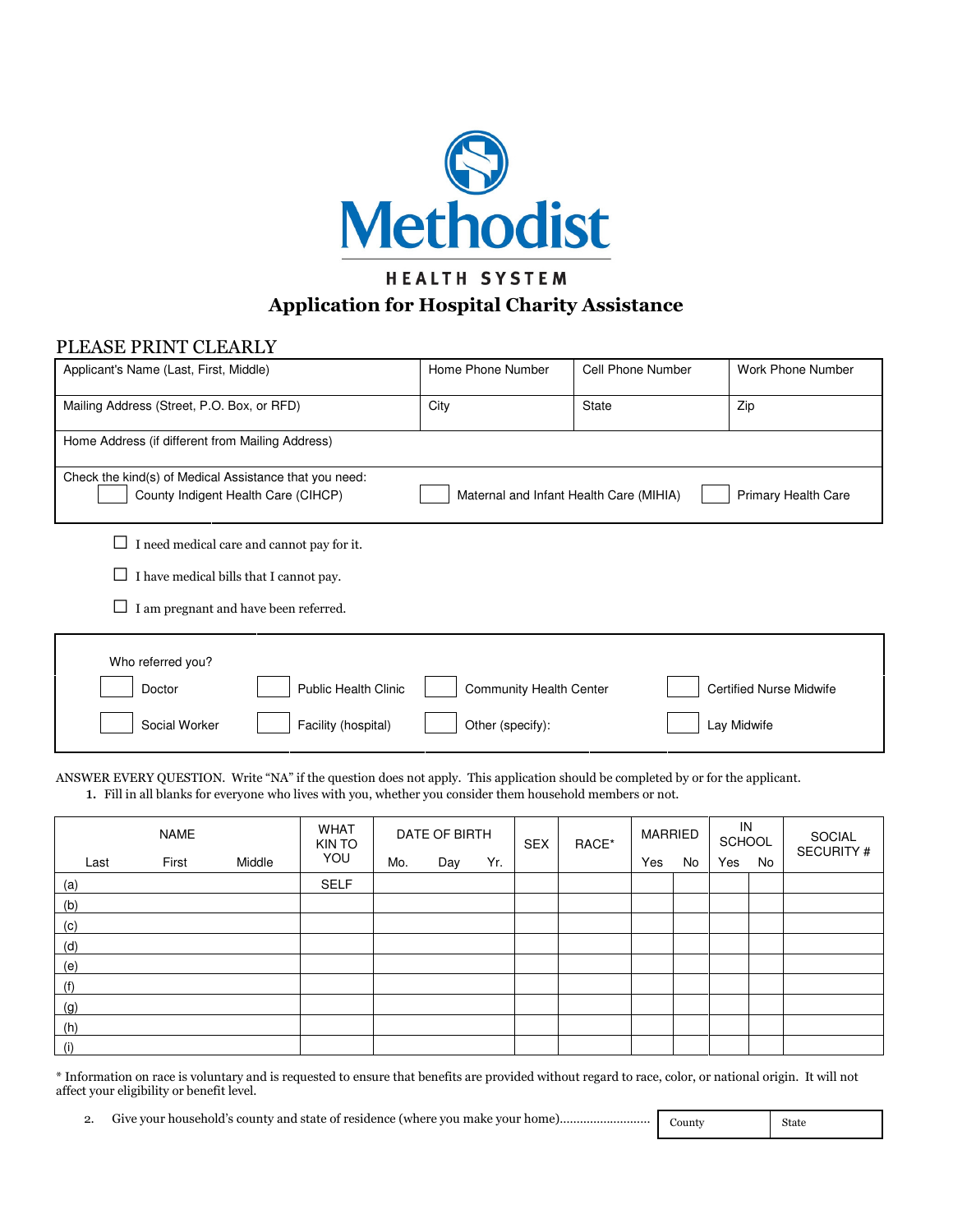## 3. Do all the listed people who want Medical Assistance plan to stay in this country and state as residents?............................... □ Yes □ No

APPLICATION FOR HOSPITAL CHARITY ASSISTANCE Page 2

4. Does anyone who lives with you receive benefits from (check "Yes" or "No" for each type of program):

| <b>AFDC</b>      | SSI        | Food Stamps                           | <b>Social Security</b> | Medicaid   | <b>WIC</b>       |  |
|------------------|------------|---------------------------------------|------------------------|------------|------------------|--|
| <b>Nc</b><br>Yes | `Yes<br>No | $\overline{\phantom{0}}$<br>Yes<br>No | Yes<br><b>No</b>       | 'Yes<br>No | <b>No</b><br>Yes |  |

5. Do you or anyone who lives with you have a job (including day work, babysitting, etc.) or are any of you in training for a job?.... $\Box$  Yes  $\Box$  No If "Yes", fill out the blanks for each person who is in training or is employed (including self-employment):

|                                                               |                                                                       |         | Number Hours Per<br>Week |       | How Often Paid? |    |         |    | Gross Pay              |
|---------------------------------------------------------------|-----------------------------------------------------------------------|---------|--------------------------|-------|-----------------|----|---------|----|------------------------|
| Give Names of People Who are<br><b>WORKING or in TRAINING</b> | Give Name and Address of<br>Employer of Where Training is<br>Provided | Regular | Overtime                 | $* -$ | *2              | *3 | $*_{4}$ | *5 | (Before<br>Deductions) |
|                                                               |                                                                       |         |                          |       |                 |    |         |    |                        |
|                                                               |                                                                       |         |                          |       |                 |    |         |    |                        |
|                                                               |                                                                       |         |                          |       |                 |    |         |    |                        |
|                                                               |                                                                       |         |                          |       |                 |    |         |    |                        |

\*1 = Daily \*2 = Weekly \*3 = Every Two Weeks \*4 = Twice Monthly \*5 = Monthly

6. Do you or anyone else in your household receive money from the following sources? (check "Yes" or "No"):

|                                                                           | Yes | No |
|---------------------------------------------------------------------------|-----|----|
| Social Security                                                           |     |    |
| Supplemental Security Income (SSI)                                        |     |    |
| Veteran's Benefits and or Pensions                                        |     |    |
| <b>Railroad Retirement</b>                                                |     |    |
| Other Retirement Benefits or Pensions                                     |     |    |
| Welfare Checks (AFDC)                                                     |     |    |
| Cash, Gifts, or Contributions from Parents, Relatives,<br>Friends, Others |     |    |
| Unemployment Checks                                                       |     |    |
| <b>Worker's Compensation</b>                                              |     |    |
| Payments fro Private Insurance                                            |     |    |
| Union Benefits (including strike benefits)                                |     |    |
| <b>Military Allotments</b>                                                |     |    |
| Money from Rent of Houses or Apartments                                   |     |    |
| Money from Roomers or Boarders in Your House                              |     |    |

| Yes | No. |                                                                                                | Yes | No |
|-----|-----|------------------------------------------------------------------------------------------------|-----|----|
|     |     | Child Support and/or Alimony                                                                   |     |    |
|     |     | Dividends from Stocks and Bonds                                                                |     |    |
|     |     | Interest from Savings Accounts or Certificates of Deposit                                      |     |    |
|     |     | Money from Oil, Gas, or Mineral Leases or Royalties                                            |     |    |
|     |     | Money from Other Private or Public Welfare Agencies                                            |     |    |
|     |     | Money from Farm (including pasture rental, ASC<br>payments, Livestock, or other related money) |     |    |
|     |     | Other Money (include loans made to you and any lump-<br>sum (one time) payments received)      |     |    |
|     |     | Educational Loans, Grants, or Scholarships                                                     |     |    |
|     |     | List Other Income:                                                                             |     |    |
|     |     |                                                                                                |     |    |
|     |     |                                                                                                |     |    |
|     |     |                                                                                                |     |    |
|     |     |                                                                                                |     |    |

If you answered "Yes" to any of the questions in item 6 above, complete the following:

| Name of Person Receiving Money | Who Provides the Money | If Social Security, Enter<br>Claim No. | Amount<br>Received | How Often Received |
|--------------------------------|------------------------|----------------------------------------|--------------------|--------------------|
|                                |                        |                                        |                    |                    |
|                                |                        |                                        |                    |                    |
|                                |                        |                                        |                    |                    |
|                                |                        |                                        |                    |                    |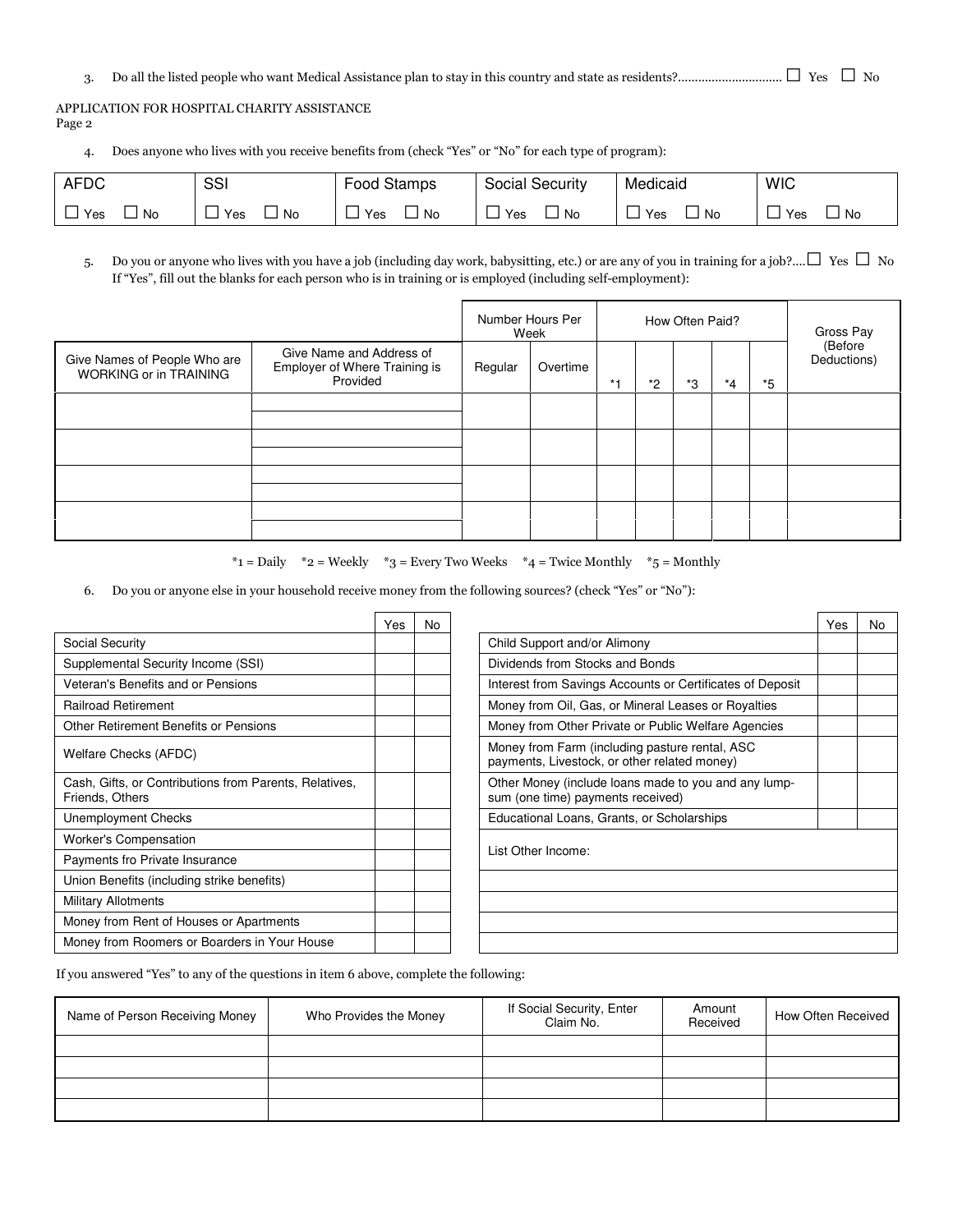# APPLICATION FOR HOSPITAL CHARITY ASSISTANCE

Page 3

- 7. During the last four months, have your or the household members for whom you want assistance received medical services which have not yet been paid for?..................................................................................................................................... □ Yes □ No 8. Do you expect to have any medical expenses during the next six months?....................................................................................□ Yes □ No
- 9. Are you or anyone in your family now covered by any private health insurance?.......................................................................... □ Yes □ No If "Yes", complete the following items about private health insurance.

| Insurance Company Name       |                             | Policy No.                              | Group No.                  | Name of Policy Holder   |
|------------------------------|-----------------------------|-----------------------------------------|----------------------------|-------------------------|
|                              |                             |                                         |                            |                         |
| Address of Insurance Company |                             |                                         | <b>Employment Related?</b> | If "Yes", Employer Name |
|                              |                             |                                         | $\Box$ No<br>$\Box$ Yes    |                         |
| Beginning Coverage Date      | <b>Ending Coverage Date</b> | Names of Persons Covered by This Policy |                            |                         |
|                              |                             |                                         |                            |                         |

- 10. Have you or anyone who lives with you been covered during the last six months by any health insurance policy under which you are no longer covered?......................................................................................................................................... □ Yes □ No
	- If "Yes", complete the following:

| Insurance Company Name         |                             | Policy No.                              | Group No.                  | Name of Policy Holder   |
|--------------------------------|-----------------------------|-----------------------------------------|----------------------------|-------------------------|
|                                |                             |                                         |                            |                         |
| Address of Insurance Company   |                             |                                         | <b>Employment Related?</b> | If "Yes", Employer Name |
|                                |                             |                                         | $\Box$ No<br>l Yes         |                         |
| <b>Beginning Coverage Date</b> | <b>Ending Coverage Date</b> | Names of Persons Covered by This Policy |                            |                         |
|                                |                             |                                         |                            |                         |

11. List your monthly expenses below:

|                                 | <b>AMOUNT</b> | <b>HOW OFTEN BILLED</b> | DATE LAST PAYMENT MADE |
|---------------------------------|---------------|-------------------------|------------------------|
| Rent or House Payment           |               |                         |                        |
| Taxes, Special Assessments      |               |                         |                        |
| Home Insurance Payments         |               |                         |                        |
| Telephone                       |               |                         |                        |
| Utilities (gas, electric, etc.) |               |                         |                        |
| Food                            |               |                         |                        |
| <b>Charge Accounts</b>          |               |                         |                        |
| <b>Medical Expenses</b>         |               |                         |                        |
| Loans                           |               |                         |                        |
| Other (specify):                |               |                         |                        |
|                                 |               |                         |                        |
|                                 |               |                         |                        |

12. Do you or anyone else in your household pay for someone to care for a child or a disabled or elderly adult so that

you can work or get training?.......................................................................................................................................................... □ Yes □ No

| Who provides the care?                   | How often? | How much does it cost? |
|------------------------------------------|------------|------------------------|
| Address of person who provides the care: |            | Telephone No.          |